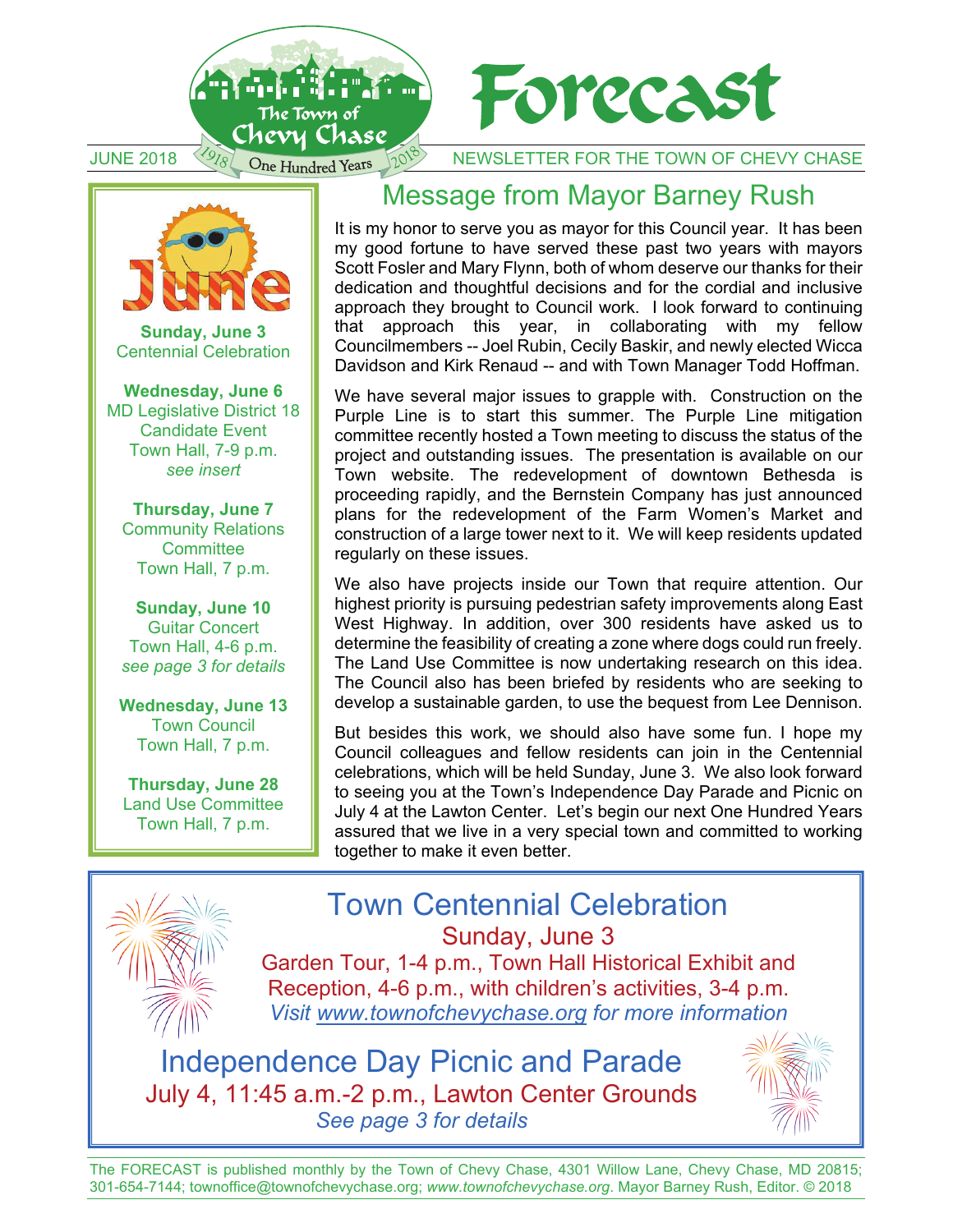## Volunteer for Town Committees & Boards

Dear Neighbor,

Each year in June, the Town Council begins the process of seeking volunteers for the Town's committees and filling vacancies on the Town's boards and commission. We encourage you to consider volunteering for one of these bodies so we can involve as many residents as possible in Town affairs.

In July, I will appoint, with the advice of the Town Council, residents to serve on each of the Town's five standing committees, as well as on the Special Committee on Purple Line Mitigation, for a period of one year beginning in September. Following is a list of the committees, including a short description of each:

- **Climate and Environment:** Inspires and facilities energy conservation and environmental stewardship by the Town and its residents.
- **Community Relations:** Encourages a strong sense of neighborliness through community activities and communications.
- **Land Use:** Guides building and redevelopment within the Town using available planning tools.
- **Long-Range Planning:** Identifies emerging issues that require longer-term planning and analysis; and monitors activities in county and state government likely to impact our Town.
- **Public Services:** Advocates for high-quality Town services for our residents.
- **Special Committee on Purple Line Mitigation**: Ensures that required mitigation measures are implemented and proposes additional mitigation measures, as needed. *We are particularly interested in recruiting volunteers whose properties are next to the Purple Line alignment.*

I also will appoint one resident to serve on the Town's Election Board, one resident to serve on the Town's Ethics Commission, and one resident to serve on the Town's Water Board. Following are brief descriptions of these bodies:

- **Election Board**: Oversees all Town elections, including making appropriate provisions for nominations, printing ballots, appointing tellers and/or judges and supervising the polls.
- **Ethics Commission:** Receives, verifies and maintains all financial disclosure forms required by the State of Maryland.
- **Water Board**: Hears requests by property owners who have had a water drainage plan denied by the Town.

If you are interested in volunteering to serve on any of the Town's committees, boards or commission, please submit a brief note expressing your interest to the Town Office by June 29, 2018. Your correspondence may be submitted in person, by mail or by e-mail to townoffice@townofchevychase.org and should include your name, address, telephone number, e-mail address and a few sentences about why you would like to serve on that particular body.

On behalf of the entire Council, I would like to extend a special thanks to all of you who have served on one of these bodies over the past year. The dedication of your time and talents provides an invaluable resource to the Town and continues to strengthen and improve our community.

Sincerely,

Barney Punk

**Mayor**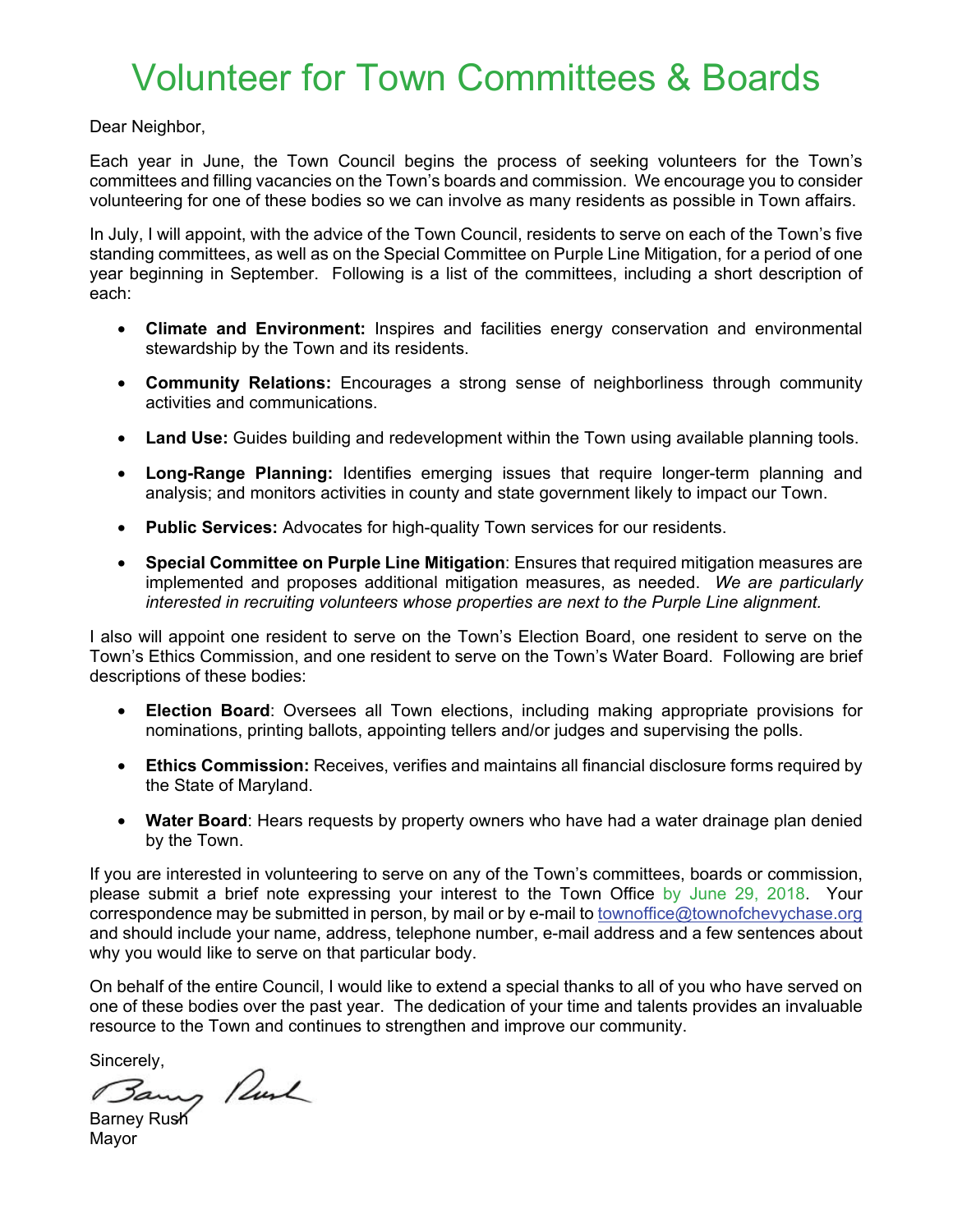# **PRIMARY ELECTION EVENTS**

EARLY PRIMARY VOTING **JUNE 14-JUNE 21**  JANE LAWTON CENTER • PRIMARY ELECTION DAY **JUNE 26**  CHEVY CHASE

ELEMENTARY SCHOOL



## **June 4, 2018** County Executive Candidate Forum

7-9 p.m., Village of Friendship Heights, 4433 South Park Avenue, Chevy Chase, MD

### **June 6, 2018** Maryland State Legislative District 18 Candidate Event

7-9 p.m., Town Hall, Town of Chevy Chase, 4301 Willow Avenue, Chevy Chase, MD

## **June 7, 2018** County Council District 1 Candidate Forum

7-9 p.m., Village of Friendship Heights, 4433 South Park Avenue, Chevy Chase, MD

For more information on races that affect Town residents, see www.townofchevychase. org

For other upcoming candidate forums, see www.paulbessel.com

For more specific information on candidates, visit the League of Women Voters' election guide at www.vote411.org

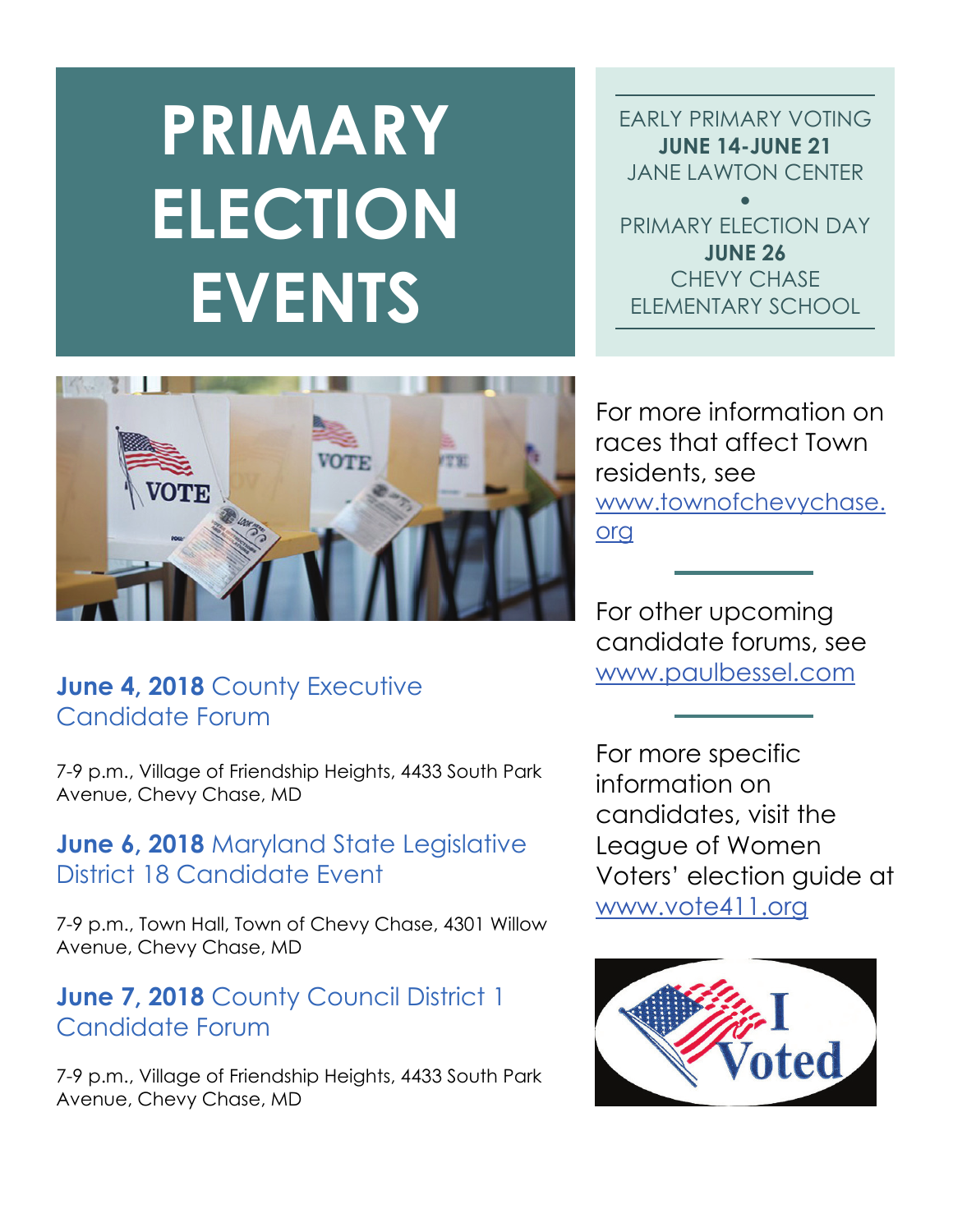## TOWN EVENTS

## Guitar Concert featuring David Ziegele

Sunday, June 10, 4-6 p.m., Town Hall

Join us as Town resident David Ziegele plays several of his vintage guitars at this Sunday afternoon concert. This will be an exploration of fingerstyle acoustic guitar music in folk, ragtime, jazz, and blues styles. Learn how the sounds that a Martin guitar made in the 1920's and '30's differ from other guitars made earlier or later. Add in his acoustic slide guitar and we have a very enjoyable couple of hours to look forward to. Great event for all ages. Appetizers, wine, and music -- perfect for a Sunday in June.

## A Town Centennial Independence Day Picnic & Parade July 4, 11:45 a.m.-2 p.m., Lawton Center Grounds

#### **11:45 a.m.: Parade & Dixieland Band**

The parade begins at 11:45 a.m., led by the Dixie Land Trio. Come to the Lawton Center at 11:15 a.m. to decorate your bikes, scooters, wagons and baby carriages. The Town will provide decorating supplies.

#### **12 p.m. - 1:45 p.m.: Picnic**

Bring your appetite and picnic blanket! Enjoy Red, Hot & Blue barbeque and Ben & Jerry's ice cream. Vegetarian options are available upon request. Please RSVP for a caterer count by June 22 to the Town Office at townoffice@townofchevychase.org or 301-654-7144.

The reading of the Declaration of Independence is a Town  $4<sup>th</sup>$  of July tradition. Readers of all ages will be invited to take part in this community presentation during the picnic.

#### **1 p.m.: Centennial Cake-Cutting & Salute to Long-Time Residents**

Two 100th anniversary cakes add to the afternoon's festivities for all to enjoy. The Town will recognize residents who have lived in the Town for 50 years or longer, and two will cut the first pieces.

#### **12:30 p.m. - 2 p.m.: Chevy Chase on My Mind and** *My Town* **Mural**

If you missed the historical exhibit on display as part of the June 3 garden tour, stop in the Town Hall during the picnic. Learn about our Town and how it grew. Everyone, especially children, are encouraged to add their art work or prose to an evolving Town mural also on display in the Town Hall.



## *Centennial Snipit:* School Days

The first Chevy Chase school opened in 1898. The Chevy Chase Land Company donated the land and built the two-room structure. Today it is the beautiful house at 3905 Bradley Lane. The first permanent school structure was built in 1917. Present-day Chevy Chase Elementary School dates from the 1930's and was renovated and expanded in 1999-2001. There's more on education in Chevy Chase here: http://www.townofchevychase.org/DocumentCenter/View/137.

#### Searching for Long-Time Residents

The Centennial Committee wants to honor our long-time residents beginning with the 4th of July Picnic and Parade. Have you -- or someone you know -- lived continuously in the Town for 50 years or longer? If so, please contact the Town Office at *townoffice@townofchevychase.org* with the name, address, phone number, and the number of years of Town residence, and we will be in touch with you.